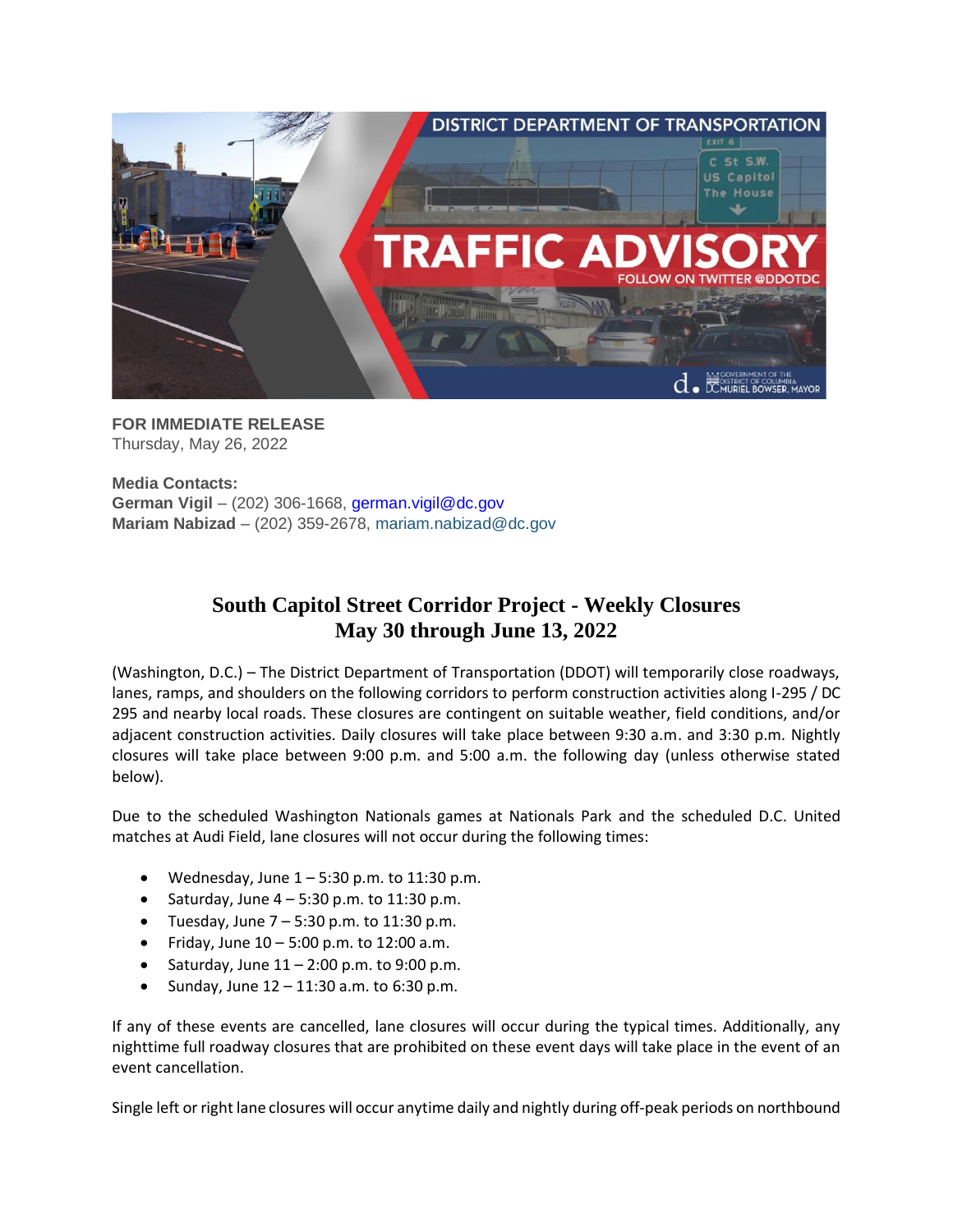and southbound I-295 between the merge from Malcolm X Avenue and I-695.

Single left or right lane closures will occur daily and nightly in both directions on South Capitol Street SE/SW between Firth Sterling Avenue SE and N Street SE. Single lane closures will take place during weekday off-peak hours.

Single left or right lane closures will occur daily and nightly in both directions Suitland Parkway SE between the Martin Luther King, Jr. Avenue SE overpass and South Capitol Street SE. These single lane closures along these roadways will take place during off-peak hours.

No other closures on South Capitol Street SE/SW or Suitland Parkway SE will take place on weekdays between 5:00 a.m. and 9:30 a.m. and between 3:30 p.m. and 9:00 p.m.

Daily and nightly single lane closures will also occur during off-peak hours on Firth Sterling Avenue SE, Howard Road SE, Potomac Avenue SE/SW, Half Street SW, P Street SW, Q Street SW, and R Street SW, St. Elizabeths Road SE, and Barry Road SE.

The following full ramp closures will also occur as described below:

- Exit 4A from I-295 Southbound to Suitland Parkway nights between 9:00 p.m. and 5:00 a.m. the following morning between Tuesday night, May 31 and Friday morning, June 3, between 6:00 a.m. and 5:00 p.m. on Saturday, June 4 and Sunday, June 5, and nights between 9:00 p.m. and 5:00 a.m. the following morning between Monday night, June 6 and Monday morning, June 13. (*Except where noted below, when Exit 4A is closed, Exit 4B will remain open*)
- Exit 4B from I-295 Southbound to South Capitol Street on Thursday night, June 2, between 9:00 p.m. and 5:00 a.m. the following morning.
- Ramp from Suitland Parkway to I-295 Southbound nights from Monday night, June 6 to Monday morning, June 13 between 9:00 p.m. and 5:00 a.m. the following morning
- Ramp from Suitland Parkway to I-295 Northbound nights from Tuesday night, May 31 to Monday morning, June 6 between 9:00 p.m. and 5:00 a.m. the following morning.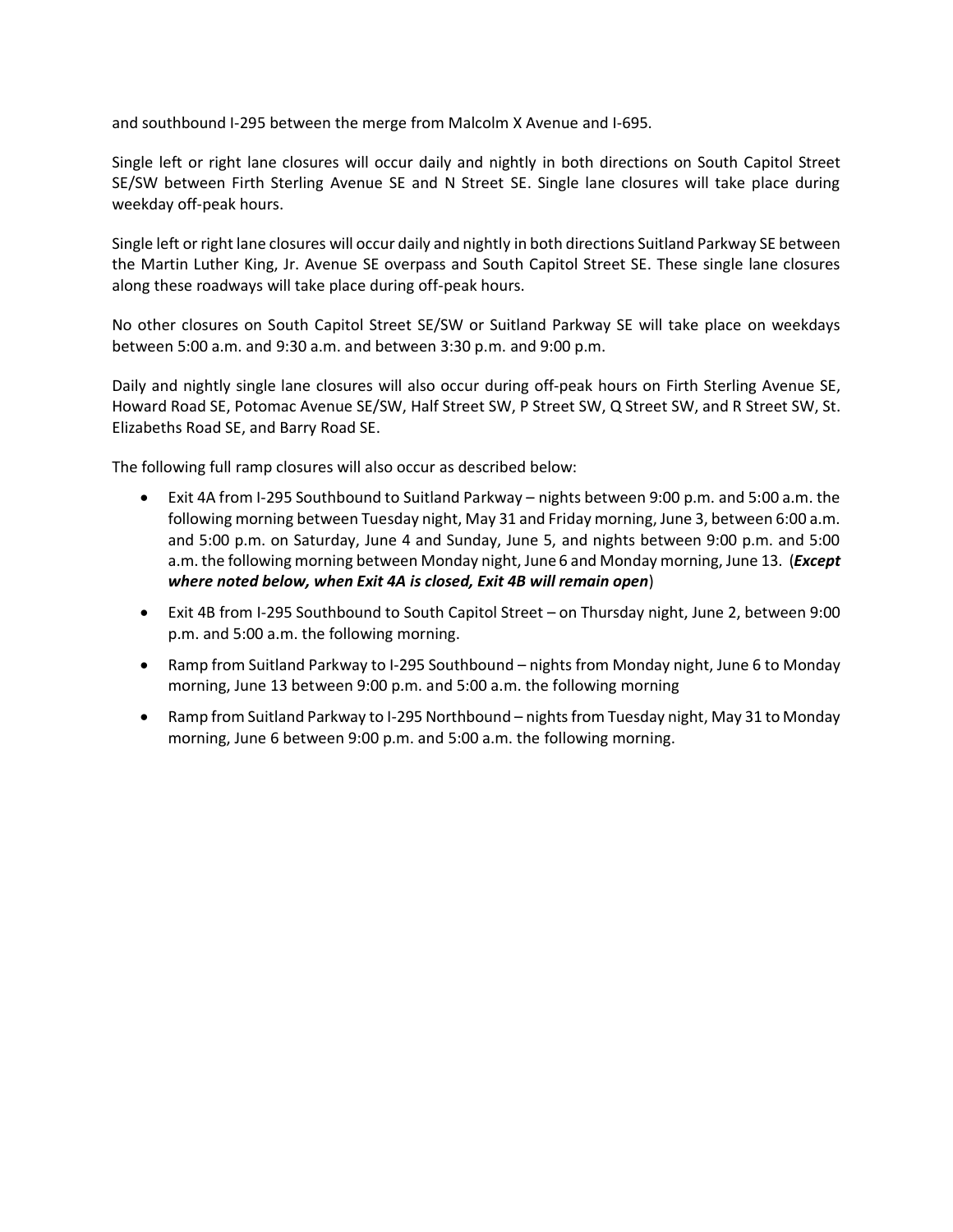Northbound South Capitol Street SE will be closed from Firth Sterling Avenue SE to Suitland Parkway Tuesday night, May 31, from 9:00 p.m. to 5:00 a.m., and from Friday night, June 10 at 8:00 p.m. to Saturday afternoon, June 11 at 2:00 p.m. Southbound South Capitol Street SW will be closed from Suitland Parkway to Firth Sterling Avenue SE Wednesday night and Thursday night, June 1, and June 2, from 9:00 p.m. to 5:00 a.m. When South Capitol Street is closed, Suitland Parkway and Firth Sterling Avenue will remain open to traffic. A marked detour will be in place during these closures.



## **South Capitol St SE Closure & Detour**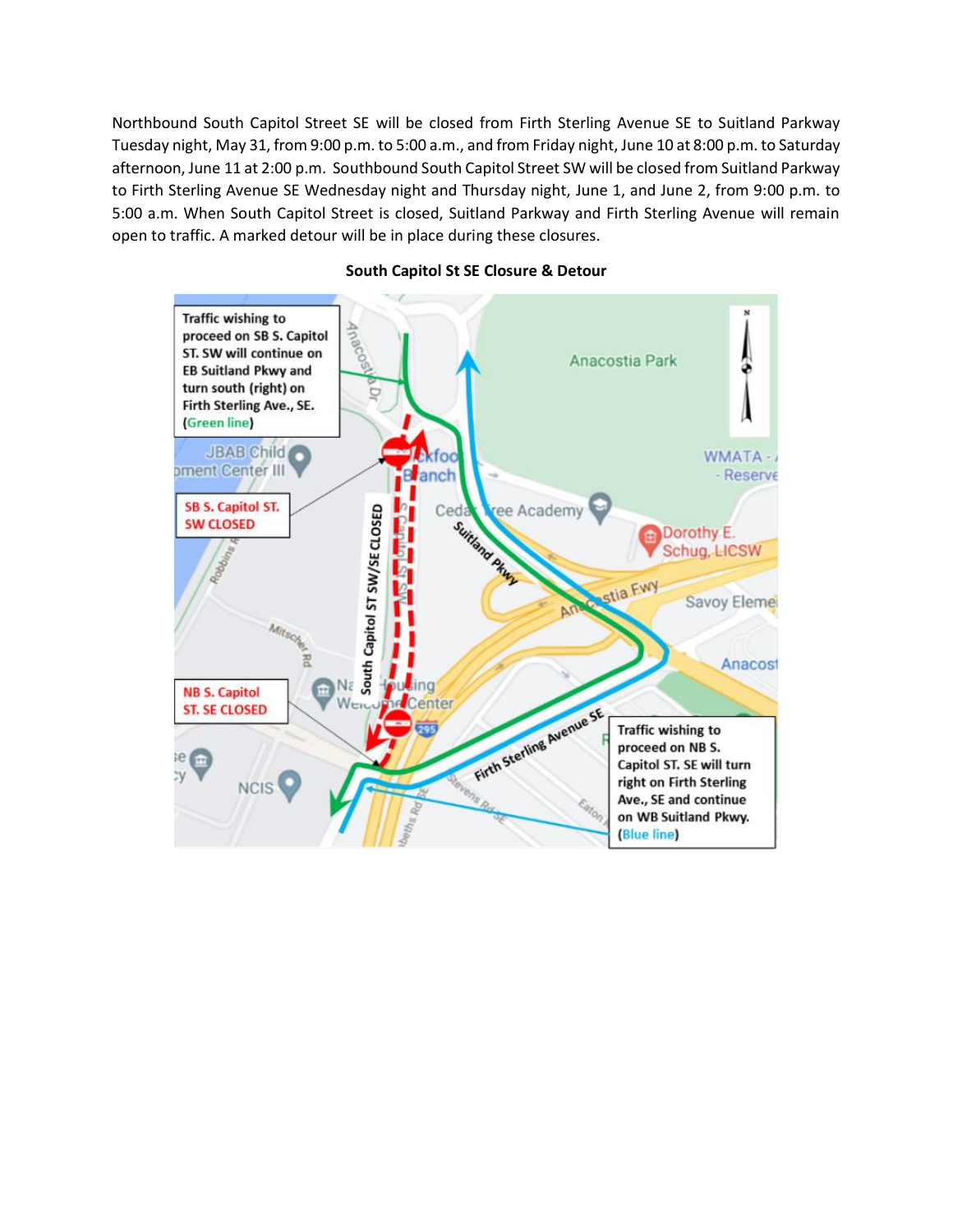Eastbound and westbound Suitland Parkway between South Capitol Street and the I-295 interchange will be closed on Saturday and Sunday, June 4, and June 5, from 6:00 a.m. to 5:00 p.m., and during overnight hours (9:00 p.m. to 5:00 a.m.) from Monday, June 6 to Monday, June 13. Access will be maintained from I-295 northbound to eastbound Suitland Parkway, westbound Suitland Parkway to I-295 northbound, and I-295 southbound to westbound Suitland Parkway throughout the closure. *When Suitland Parkway is closed, South Capitol Street SE, Firth Sterling Avenue SE, and Howard Road SE will remain open to traffic.* Marked detours will be in place during these closures.



## **Eastbound and Westbound Suitland Parkway Closure & Detour**

These closures are required for construction activities associated with the following DDOT projects:

## **South Capitol Street Corridor Project - Frederick Douglass Memorial Bridge**

The South Capitol Street Corridor Project calls for replacing the Frederick Douglass Memorial Bridge and transforming related sections of the urban freeway into a beautiful scenic boulevard that increases pedestrian and vehicular safety, improves multimodal transportation options, increases community accessibility, and supports economic development on both sides of the Anacostia River.

Traffic controls will be in place to guide all users of the roadway through the work zones safely. Motorists should expect delays due to the lane closures and are advised to stay alert and be observant of signage and road work crews while traveling in this area.

For more information about the Frederick Douglass Memorial Bridge Project and to stay up to date on traffic related impacts and construction progress, please visit *[www.newfrederickdouglassbridge.com](http://www.newfrederickdouglassbridge.com/)*.